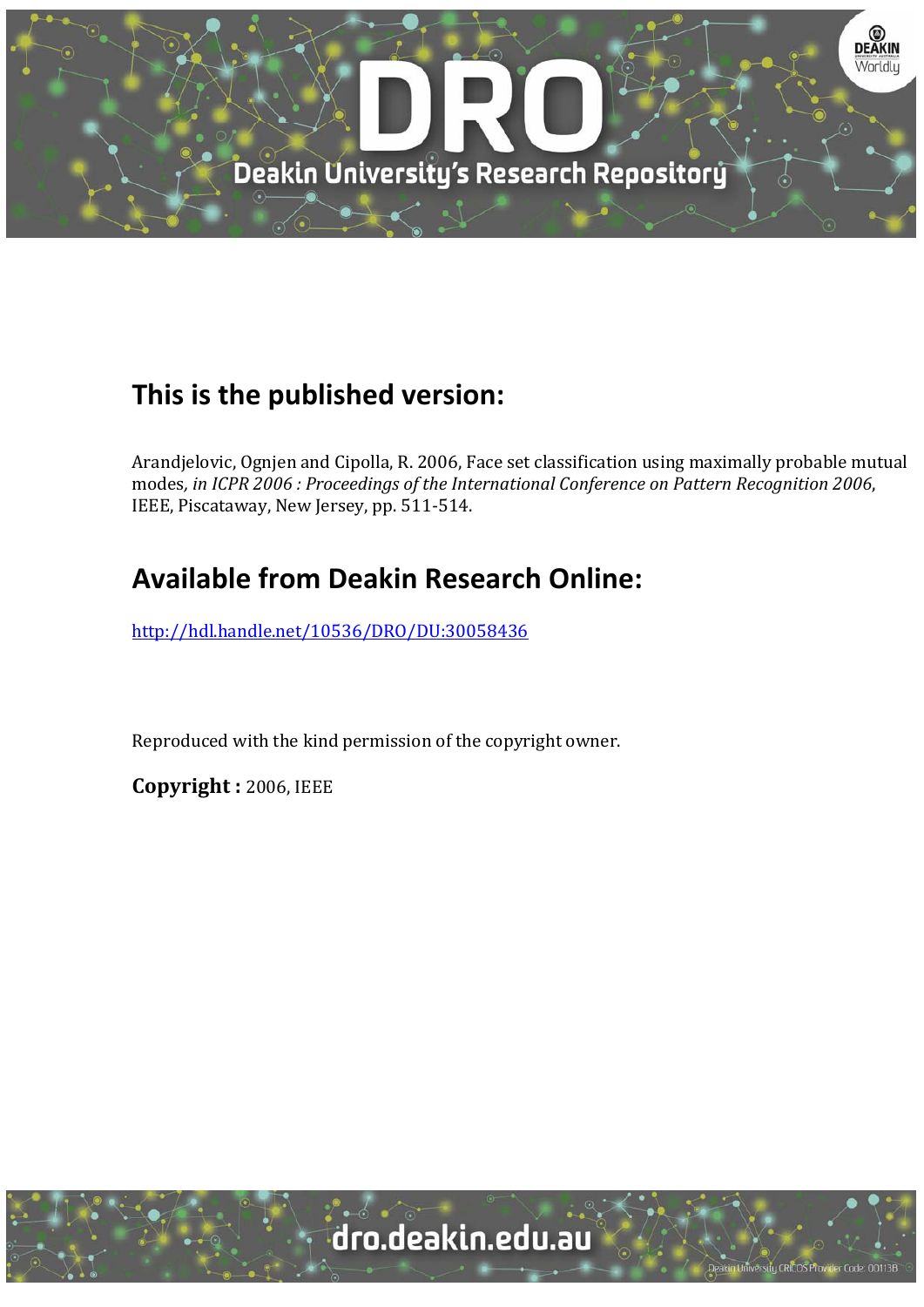## **Face Set Classification using Maximally Probable Mutual Modes**

Ognjen Arandjelović Roberto Cipolla Department of Engineering, University of Cambridge, Cambridge, UK CB2 1PZ

{oa214,cipolla}@eng.cam.ac.uk

## **Abstract**

*In this paper we consider face recognition from sets of face images and, in particular, recognition invariance to illumination. The main contribution is an algorithm based on the novel concept of Maximally Probable Mutual Modes (MMPM). Specifically: (i) we discuss and derive a local manifold illumination invariant and (ii) show how the invariant naturally leads to a formulation of "common modes" of two face appearance distributions. Recognition is then performed by finding the most probable mode, which is shown to be an eigenvalue problem. The effectiveness of the proposed method is demonstrated empirically on a challenging database containing the total of 700 video sequences of 100 individuals.*

## **1. Introduction**

In this work we are interested in illumination invariance for automatic face recognition (AFR), and, in particular, the case when both training and novel data to be matched are image *sets or sequences*. Invariance to changing lighting is perhaps the most significant practical challenge for AFR. The illumination setup in which recognition is performed is in most cases impractical to control, its physics difficult to accurately model and face appearance differences due to changing illumination are often larger than differences between individuals [1]. Additionally, the nature of most realworld AFR application is such that prompt, often real-time system response is needed, demanding appropriately efficient matching algorithms.

In this paper we propose a novel framework for face set matching under varying illumination. By considering face appearance we identify an illumination invariant in the local topology of the corresponding manifold. We next propose a manifold representation based on the invariant and derive an efficient matching method robust to pose variation.

**Previous work – AFR across illumination** Two most influential approaches to achieving robustness to changing lighting conditions are the illumination cones of Belhumeur *et al.* [3, 7] and the 3D morphable model of Blanz and Vetter [4]. In [3] the authors showed that the set of images of a convex, Lambertian object, illuminated by an arbitrary

number of point light sources at infinity, forms a convex polyhedral cone in the image space with dimension equal to the number of distinct surface normals. In [7], Georghiades et al. successfully used this result for AFR by reilluminating images of frontal faces. In the 3D morphable model method, parameters of a complex generative model which includes the pose, shape and albedo of a face are recovered in an analysis-by-synthesis fashion.

Both illumination cones and the 3D morphable model have significant shortcomings for practical AFR use. The former approach assumes very accurately registered face images, illuminated from seven to nine different well-posed directions for each head pose. This is difficult to achieve in practical imaging conditions (see §4). On the other hand, the 3D morphable model requires high resolution [5], struggles with non-Lambertian effects and multiple light sources, has convergence problems in the presence of background clutter and partial occlusion (glasses, facial hair), and is very computationally demanding.

## **2. Manifold Illumination Invariants**

Let us start by formalizing our recognition framework. Let **x** be an image of a face and  $\mathbf{x} \in \mathbb{R}^D$ , where D is the number of pixels in the image and  $\mathbb{R}^D$  the corresponding image space. Then  $f(x, \Theta)$  is an image of the same face after the rotation with parameter  $\Theta \in \mathbb{R}^3$  (yaw, pitch and roll). Function **f** is the generative function of the corresponding *face motion manifold*, obtained by varying Θ.

As a slight digression, note that strictly speaking, **f** should be *person-specific*. Due to occlusion of parts of the face, **f** cannot produce plausible images of rotated faces simply from a single image **x**. However, in our work, the range of head rotations is sufficiently restricted that under the standard assumption of face symmetry [2], **f** can be considered generic.

**Rotation affected appearance changes** Now, consider the appearance change of a face due to small rotation Δ**Θ**:

$$
\Delta \mathbf{x} = \mathbf{f}(\mathbf{x}, \Delta \mathbf{\Theta}) - \mathbf{x}.\tag{1}
$$

For small rotations, geodesic neighbourhood of **x** is linear and using Taylor's theorem we get:

$$
\mathbf{f}(\mathbf{x}, \Delta \boldsymbol{\Theta}) - \mathbf{x} \approx \mathbf{f}(\mathbf{x}, \mathbf{0}) + \nabla \mathbf{f}|_{(\mathbf{x}, \mathbf{0})} \cdot \Delta \boldsymbol{\Theta} - \mathbf{x}.
$$
 (2)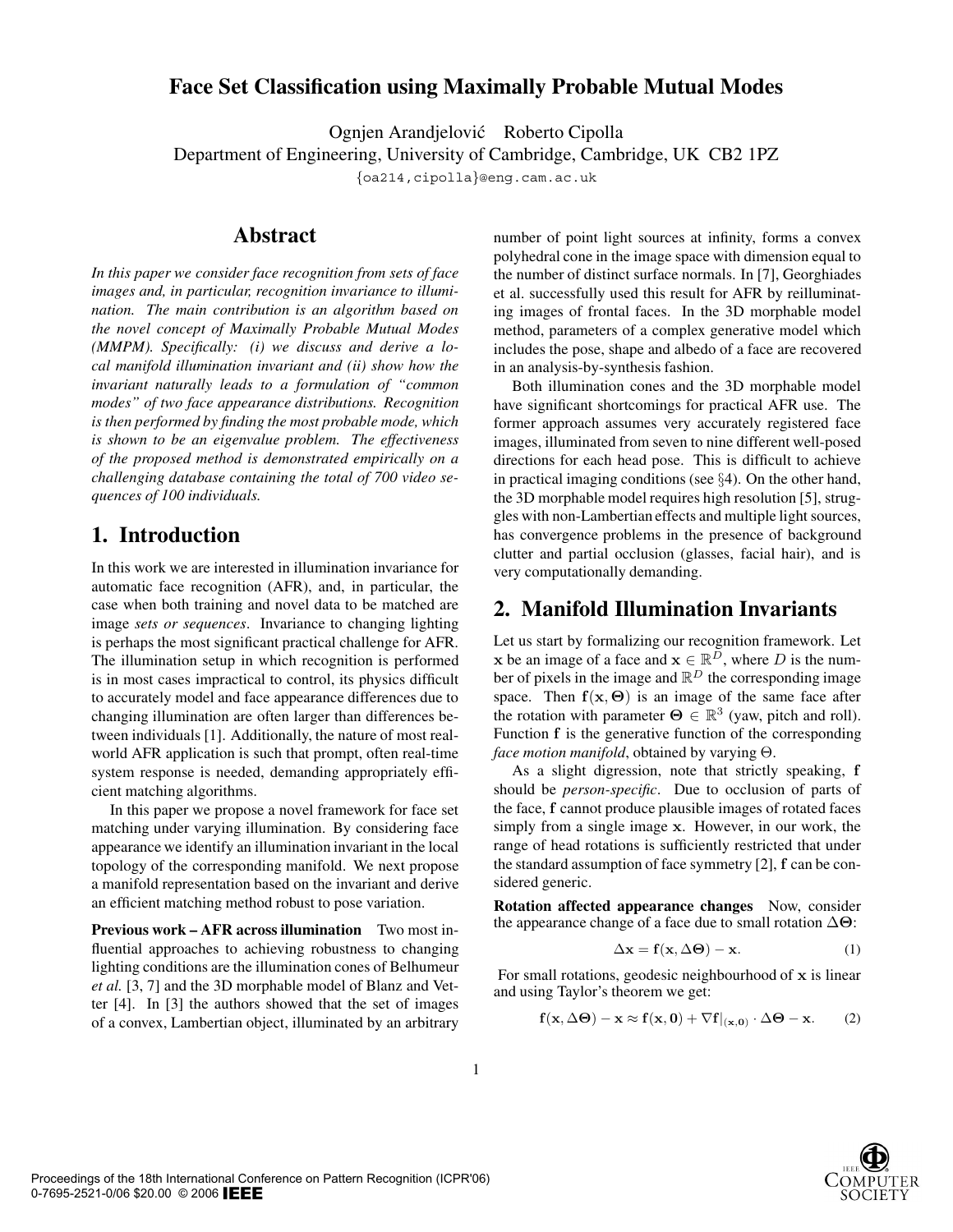where  $\nabla f|_{(\mathbf{x}, \Theta)}$  is the Jacobian matrix evaluated at  $(\mathbf{x}, \Theta)$ . Noting that  $f(x, 0) = x$  and writing  $x = x_L + x_H$ :

$$
\Delta \mathbf{x} \approx \nabla \mathbf{f}|_{\mathbf{x},0} \cdot \Delta \mathbf{\Theta} = \nabla \mathbf{f}|_{\mathbf{x}_L,0} \cdot \Delta \mathbf{\Theta} + \nabla \mathbf{f}|_{\mathbf{x}_H,0} \cdot \Delta \mathbf{\Theta}
$$
\n(3)

But  $x_L$  is by definition slowly spatially varying and therefore:

$$
\|\nabla f|_{\mathbf{x}_L, \mathbf{0}} \cdot \Delta \Theta\| \ll \|\nabla f|_{\mathbf{x}_H, \mathbf{0}} \cdot \Delta \Theta\|,
$$
 (4)

and

$$
\Delta \mathbf{x} \approx \nabla \mathbf{f}|_{\mathbf{x}_H, \mathbf{0}} \cdot \Delta \mathbf{\Theta}.
$$
 (5)

It can be seen that  $\Delta x$  is a function of the person-specific  $\mathbf{x}_H$  but not the illumination affected  $\mathbf{x}_L$ . Hence, the directions (in  $\mathbb{R}^D$ ) of face appearance changes due to small head rotations form a *local manifold invariant* with respect to illumination variation.

**Invariant representation.** To effectively exploit the derived invariant, we (i) cluster manifold samples (faces) using k-means algorithm and (ii) represent each manifold as a collection of Gaussian distributions  $p_i(\mathbf{x}) \sim \mathcal{N}(\mathbf{0}, \mathbf{C}_i)$ , each corresponding to a single cluster  $c_i$ :

$$
\mathbf{C}_i = \frac{1}{|c_i| - 1} \sum_{j \in c_i} (\mathbf{x}_j - \bar{\mathbf{x}})^T (\mathbf{x}_j - \bar{\mathbf{x}}) / ||\mathbf{x}_j - \bar{\mathbf{x}}||^2.
$$
 (6)

The normalization of length is done in order to learn only the directions of appearance changes, not the extent which is dependant on the magnitude of pose changes.

## **3. Comparing Appearance PDFs**

In §2 we identified a face manifold illumination invariant and addressed the issue of appropriate representation of face appearance variation, see (6). Now we turn our attention to the problem of comparing two such representations, while achieving robustness to pose changes and noise.

We pair-wise compare all clusters of two manifolds and choose the maximal of cluster similarities as the overall manifold similarity. To compare two Gaussian clusters, we propose to find the most probable mode of mutual variation between the two, disregarding the remainder of (potentially very differing) variation. Our method bears most resemblance to the canonical correlation-based pattern recognition algorithms so we next briefly summarize these.

#### **3.1. Canonical Correlations**

Canonical correlations  $1 \ge \rho_1 \ge \ldots \ge \rho_d \ge 0$  between two D-dimensional linear subspaces  $U_1$  and  $U_2$  are uniquely defined as the maximal correlations between any two vectors of the subspaces:

$$
\rho_i = \max_{\mathbf{u}_i \in U_1} \max_{\mathbf{v}_i \in U_2} \mathbf{u}_i^T \mathbf{v}_i \tag{7}
$$



Figure 1: *First two principal vectors for a comparison of two linear subspaces corresponding to the same (a) and different individuals (b). In the former case, the most similar modes of variation, represented by the principal vectors, are very much alike* in spite of different illumination conditions *used in data acquisition.*

subject to:

$$
\mathbf{u}_i^T \mathbf{u}_i = \mathbf{v}_i^T \mathbf{v}_i = 1, \; \mathbf{u}_i^T \mathbf{u}_j = \mathbf{v}_i^T \mathbf{v}_j = 0, \; j = 1, ..., i - 1. \tag{8}
$$

We will refer to  $\mathbf{u}_i$  and  $\mathbf{v}_i$  as the *i*-th pair of *principal vectors*. Intuitively, the first pair of principal vectors corresponds to the most similar modes of variation of two linear subspaces; every next pair to the most similar modes orthogonal to all previous ones. This concept is illustrated in Fig. 1 on the example of sets of face appearance images.

In practice, the orthonormal basis vectors of  $U_i$  are typically found by Principal Component Analysis (PCA): only the top  $d$  components are retained for each class by assuming that class data is intrinsically low-dimensional [6]. Novel data is then classified according to the first canonical correlation  $\rho_1$ , used as a similarity score between classes.

#### **3.2. Maximally Probably Mutual Modes**

Unlike in the case when dealing with subspaces, in general both of the compared distributions can generate *any* point in the D-dimensional embedding space. Hence, the concept of the most-correlated patterns from the two classes is not meaningful in this context. Instead, we are looking for a mode – i.e. a linear direction in the pattern space – along both distributions corresponding to the two classes are most likely to "generate" observations.

We define the mutual probability  $p_m(\mathbf{x})$  to be the product of two densities at **x**:

$$
p_m(\mathbf{x}) = p_1(\mathbf{x})p_2(\mathbf{x}).\tag{9}
$$

Generalizing this, the mutual probability  $S_{\mathbf{v}}$  of an entire linear mode **v** is then:

$$
S_{\mathbf{v}} = \int_{-\infty}^{+\infty} p_1(x\mathbf{v}) p_2(x\mathbf{v}) dx.
$$
 (10)

Substituting 
$$
\frac{1}{(2\pi)^{D/2}|\mathbf{C}_i|^{1/2}} \exp\left[-\frac{1}{2}\mathbf{x}^T\mathbf{C}_i^{-1}\mathbf{x}\right]
$$
 for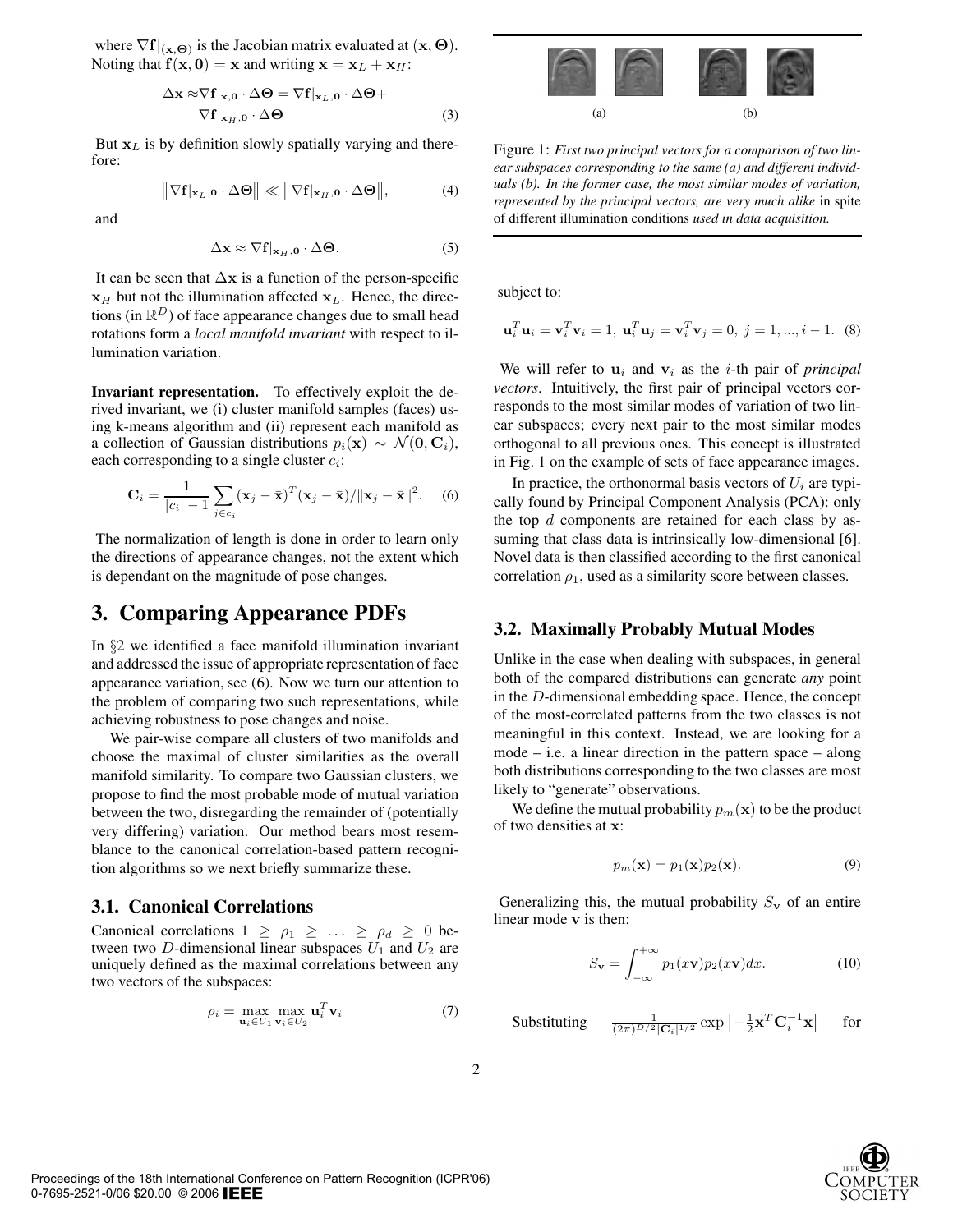$p_i(\mathbf{x})$ , we obtain:

$$
S_{\mathbf{v}} = \int_{-\infty}^{+\infty} \frac{1}{(2\pi)^{D/2} |\mathbf{C}_1|^{1/2}} \exp\left[-\frac{1}{2} x \mathbf{v}^T \mathbf{C}_1^{-1} \mathbf{v} x\right]
$$

$$
\frac{1}{(2\pi)^{D/2} |\mathbf{C}_2|^{1/2}} \exp\left[-\frac{1}{2} x \mathbf{v}^T \mathbf{C}_2^{-1} \mathbf{v} x\right] dx = \qquad (11)
$$

$$
1 \qquad \qquad \int_{-\infty}^{+\infty} \exp\left[-\frac{1}{2} x \mathbf{v}^T \mathbf{C}_2^{-1} \mathbf{v} x\right] dx
$$

$$
\frac{1}{(2\pi)^D |\mathbf{C}_1 \mathbf{C}_2|^{1/2}} \int_{-\infty}^{+\infty} \exp\left[ -\frac{1}{2} x^2 \mathbf{v}^T \left( \mathbf{C}_1^{-1} + \mathbf{C}_2^{-1} \right) \mathbf{v} \right] dx.
$$
\n(12)

Noting that the integral is now over a 1D Gaussian distribution (up to a constant):

$$
S_{\mathbf{v}} = \frac{1}{(2\pi)^{D} |\mathbf{C}_{1} \mathbf{C}_{2}|^{1/2}} (2\pi)^{1/2} \left[ \mathbf{v}^{T} \left( \mathbf{C}_{1}^{-1} + \mathbf{C}_{2}^{-1} \right) \mathbf{v} \right]^{-1/2} =
$$
\n(13)\n
$$
(2\pi)^{1/2-D} |\mathbf{C}_{1} \mathbf{C}_{2}|^{-1/2} \left[ \mathbf{v}^{T} \left( \mathbf{C}_{1}^{-1} + \mathbf{C}_{2}^{-1} \right) \mathbf{v} \right]^{-1/2} (14)
$$

The expression above favours directions in which both densities have large variances, i.e. in which Signal-to-Noise ratio is the highest, as one would intuitively expect.

The mode that maximizes the mutual probability  $S_{\mathbf{v}}$ can be found by considering eigenvalue decomposition of  $C_1^{-1} + C_2^{-1}$ . Writing:

$$
C_1^{-1} + C_2^{-1} = \sum_{i=1}^{D} \lambda_i u_i u_i^T,
$$
 (15)

where  $0 \leq \lambda_1 \leq \lambda_2 \leq \ldots \leq \lambda_D$  and

$$
\mathbf{u}_i \cdot \mathbf{u}_j = 0, i \neq j
$$
  

$$
\mathbf{u}_i \cdot \mathbf{u}_i = 1.
$$
 (16)

and since  $\{u_i\}$  span  $\mathbb{R}^D$ :

$$
\mathbf{v} = \sum_{i=1}^{D} \alpha_i \mathbf{u}_i, \tag{17}
$$

it is then easy to shown that the maximal value of (14) is:

$$
\max_{\mathbf{v}} S_{\mathbf{v}} = (2\pi)^{1/2-D} |\mathbf{C}_1 \mathbf{C}_2|^{-1/2} \lambda_D^{-1/2}.
$$
 (18)

This defines the class similarity score  $\nu$ . It is achieved for  $\alpha_{1,...,D-1} = 0$ ,  $\alpha_D = 1$  or **v** = **u**<sub>D</sub>, i.e. the direction of the eigenvector corresponding to the smallest eigenvalue of  $C_1^{-1} + C_2^{-1}$ . A visualization of the most probable mode between two face sets of Fig. 2 is shown in Fig. 3.

#### **3.3. Numerical and Implementation Issues**

The expression for the similarity score  $\nu = \max_{\mathbf{v}} S_{\mathbf{v}}$  in (18) involves the computation of  $|C_1C_2|^{-1/2}$ . This is problematic as  $C_1C_2$  may be a singular, or a nearly singular, matrix (e.g. because the number of face images if much lower than the image space dimensionality D).



Figure 2: *Examples of detected faces from the database used for method evaluation. A wide range of illumination and pose changes is present.*



Figure 3: *The maximally probable mutual mode, shown as image, when two compared faces sets belong to the (a) same and (b) different individuals (also see Fig. 2).*

We solve this problem by assuming that the dimensionality of the principal linear subspaces corresponding to **C**<sup>1</sup> and  $\mathbf{C}_2$  is of dimensionality  $M \ll D$ , and that data is perturbed by isotropic Gaussian noise. If  $\lambda_1^{(i)} \leq \lambda_2^{(i)} \leq \cdots \leq$  $\lambda_D^{(i)}$  are the eigenvalues of  $\mathbf{C}_i$ :

$$
\forall j > M. \ \lambda_{D-j}^{(1)} = \lambda_{D-j}^{(2)}.\tag{19}
$$

Then, writing

$$
|\mathbf{C}_i| = \prod_{j=1}^D \lambda_j^{(i)},\tag{20}
$$

we get:

$$
\nu = (2\pi)^{1/2 - D} |\mathbf{C}_1 \mathbf{C}_2|^{-1/2} \lambda_D^{-1/2} = (21)
$$

$$
= const \times \left(\lambda_D \prod_{i=D-M+1}^{D} \lambda_i^{(1)} \lambda_i^{(2)}\right)^{-1/2}.
$$
 (22)

## **4. Experimental evaluation**

Methods in this paper were evaluated on a database of video sequences acquired in our laboratory (from here on referred to as *FaceDB100*). This database contains 100 individuals of varying age and ethnicity, and equally represented genders. For each person in the database we collected 7